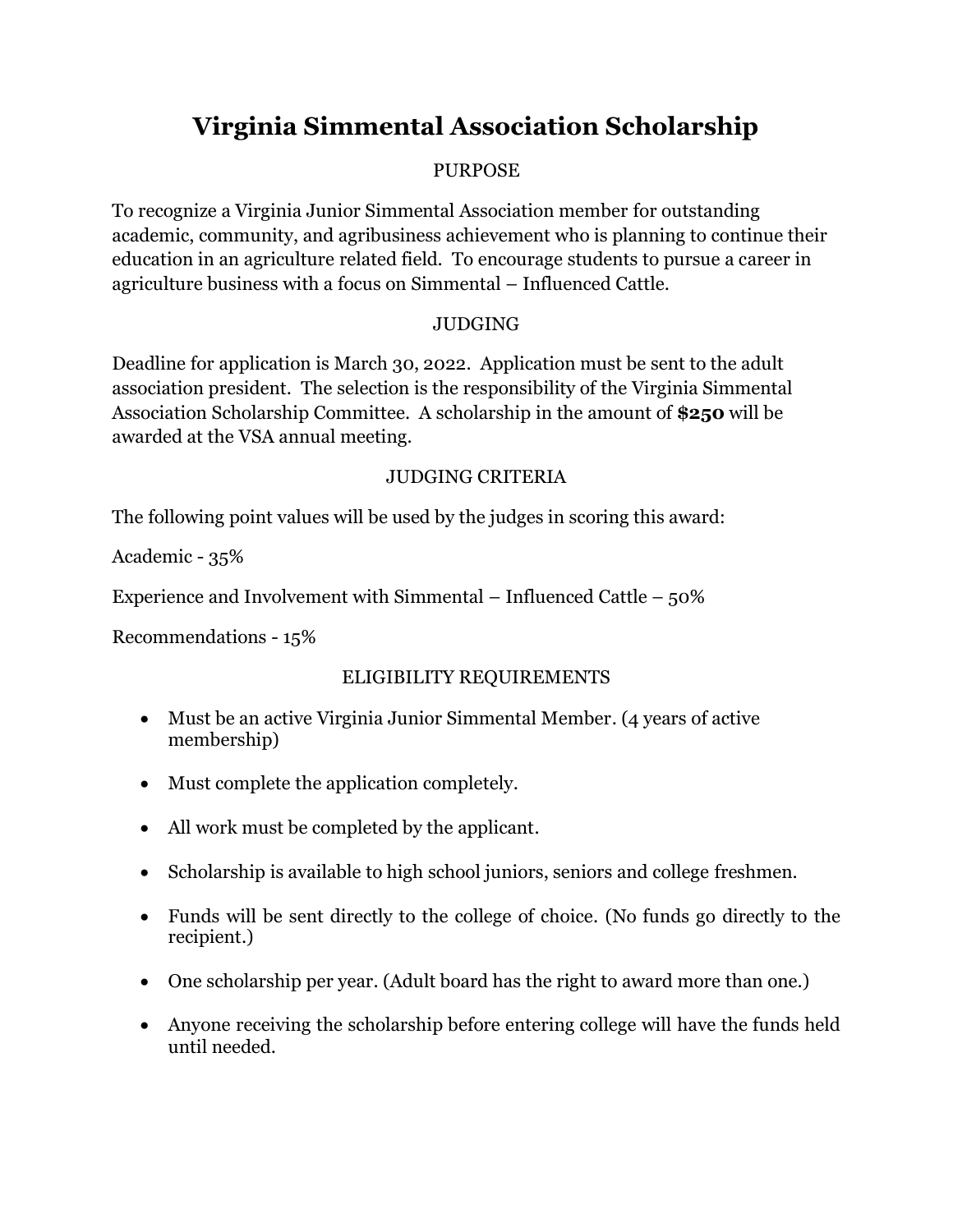# Virginia Simmental Association 2022 Scholarship Application

Due March 30

|                                                                                                                                                                                                                               | Date of Birth:                                             |  |
|-------------------------------------------------------------------------------------------------------------------------------------------------------------------------------------------------------------------------------|------------------------------------------------------------|--|
|                                                                                                                                                                                                                               |                                                            |  |
|                                                                                                                                                                                                                               |                                                            |  |
|                                                                                                                                                                                                                               |                                                            |  |
| Years Involved with Virginia Junior Simmental Association:                                                                                                                                                                    |                                                            |  |
|                                                                                                                                                                                                                               | Years Involved with American Junior Simmental Association: |  |
| Current Year of Education (11 <sup>th</sup> , 12 <sup>th</sup> or college freshman): _________________                                                                                                                        |                                                            |  |
|                                                                                                                                                                                                                               | Cumulative GPA: ________________                           |  |
|                                                                                                                                                                                                                               |                                                            |  |
| Please List 3 References                                                                                                                                                                                                      |                                                            |  |
|                                                                                                                                                                                                                               | Phone Number:                                              |  |
|                                                                                                                                                                                                                               |                                                            |  |
|                                                                                                                                                                                                                               |                                                            |  |
| Name: Name and Name and Name and Name and Name and Name and Name and Name and Name and Name and Name and Name and Name and Name and Name and Name and Name and Name and Name and Name and Name and Name and Name and Name and | Phone Number:                                              |  |
|                                                                                                                                                                                                                               |                                                            |  |
|                                                                                                                                                                                                                               |                                                            |  |
|                                                                                                                                                                                                                               | Phone Number: 1997                                         |  |
|                                                                                                                                                                                                                               |                                                            |  |